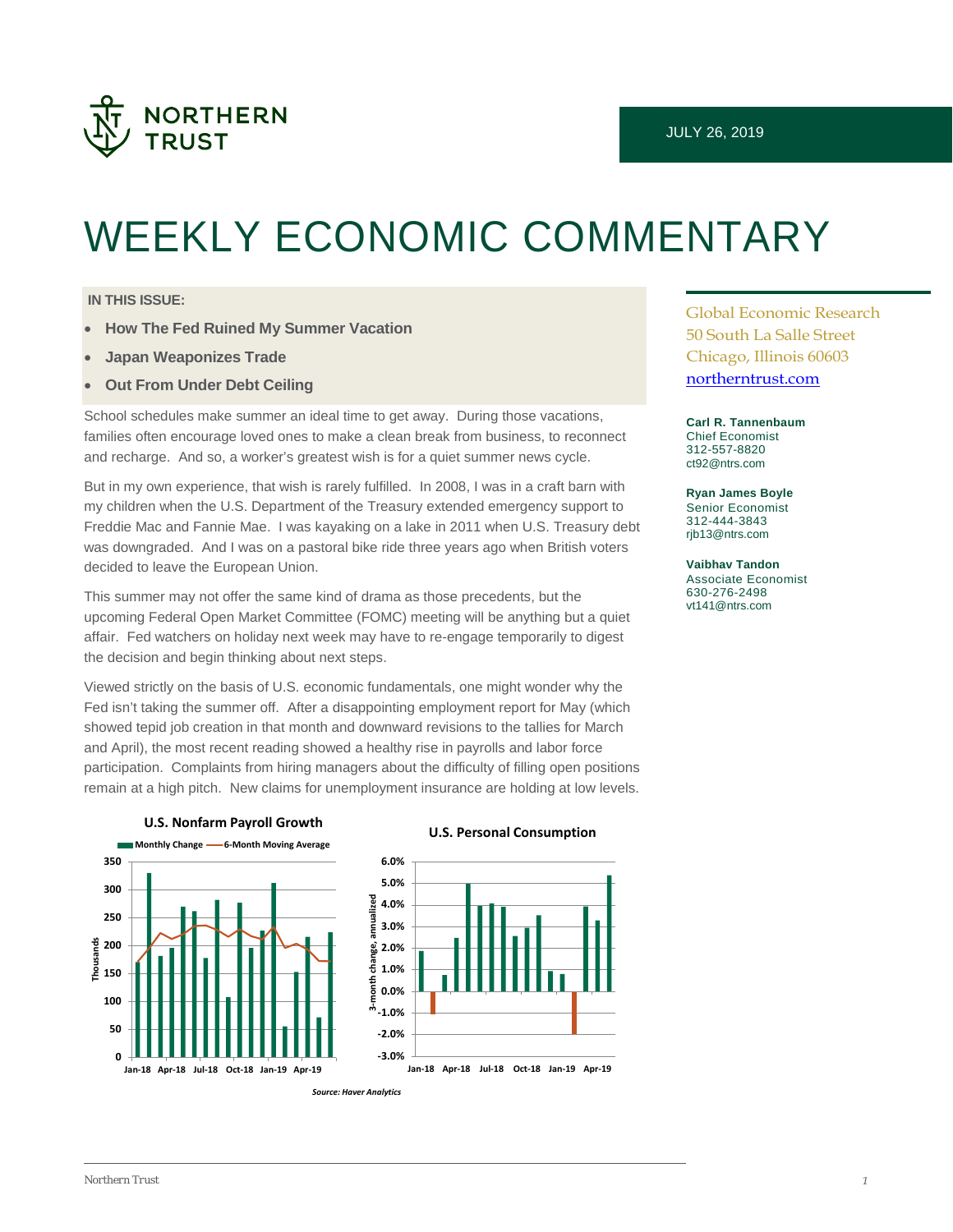Some have suggested worries about the economic outlook would cause firms to become more cautious about hiring, causing the concern to become self-fulfilling. There is no sign of this in the data, at least for now.

Further, American households certainly don't seem alarmed by the recent spate of worrisome economic headlines. Consumers are confident, and they are spending freely. Consumption accelerated through the second quarter, contributing substantially to today's solid reading on second quarter gross domestic product (GDP).

Inflation is running below the Fed's target, and has for some time. But the shortfall is not immense, and survey-based inflation expectations remain well-anchored. The deflator on core personal consumption expenditures, the Fed's favored inflation gauge, is showing the lowest yearly increase; alternatives show progress that is much closer to the desired level of 2%. There is no urgent need to address this situation.

The consensus among forecasters (including the Fed's summary of economic projections) is for more of the same in the second half, but this forecast runs the risk of being overly optimistic. Economic activity elsewhere in the world is less inspiring, which could present a significant headwind for U.S. markets and U.S. growth.

The countries most reliant on cross-border commerce are struggling. China's growth rate has fallen to its lowest level in 25 years. Singapore, a critical part of Asian supply chains, is in danger of recession. Australia's central bank has reduced interest rates twice this year in an effort to preserve that country's 28-year expansion. Germany, the engine of the eurozone, has seen real growth fall to 0.7% over the past twelve months. At its meeting on Thursday, the European Central Bank strongly suggested more monetary stimulus is on the way.

Federal Reserve Chairman Jay Powell has referred to these international influences as "crosscurrents" that could throw the U.S. expansion off course. The American economy and American markets have become much more correlated with global factors over the last generation. Respecting this threat, Fed officials have been suggesting for several weeks that an interest rate reduction would be forthcoming.



The mere promise of lower rates has eased financial conditions in the U.S. In particular, the dollar has depreciated in anticipation of narrower rate differentials with other countries. This should help American exports regain some competitiveness.

#### **The Fed is intent on guarding against downside risks.**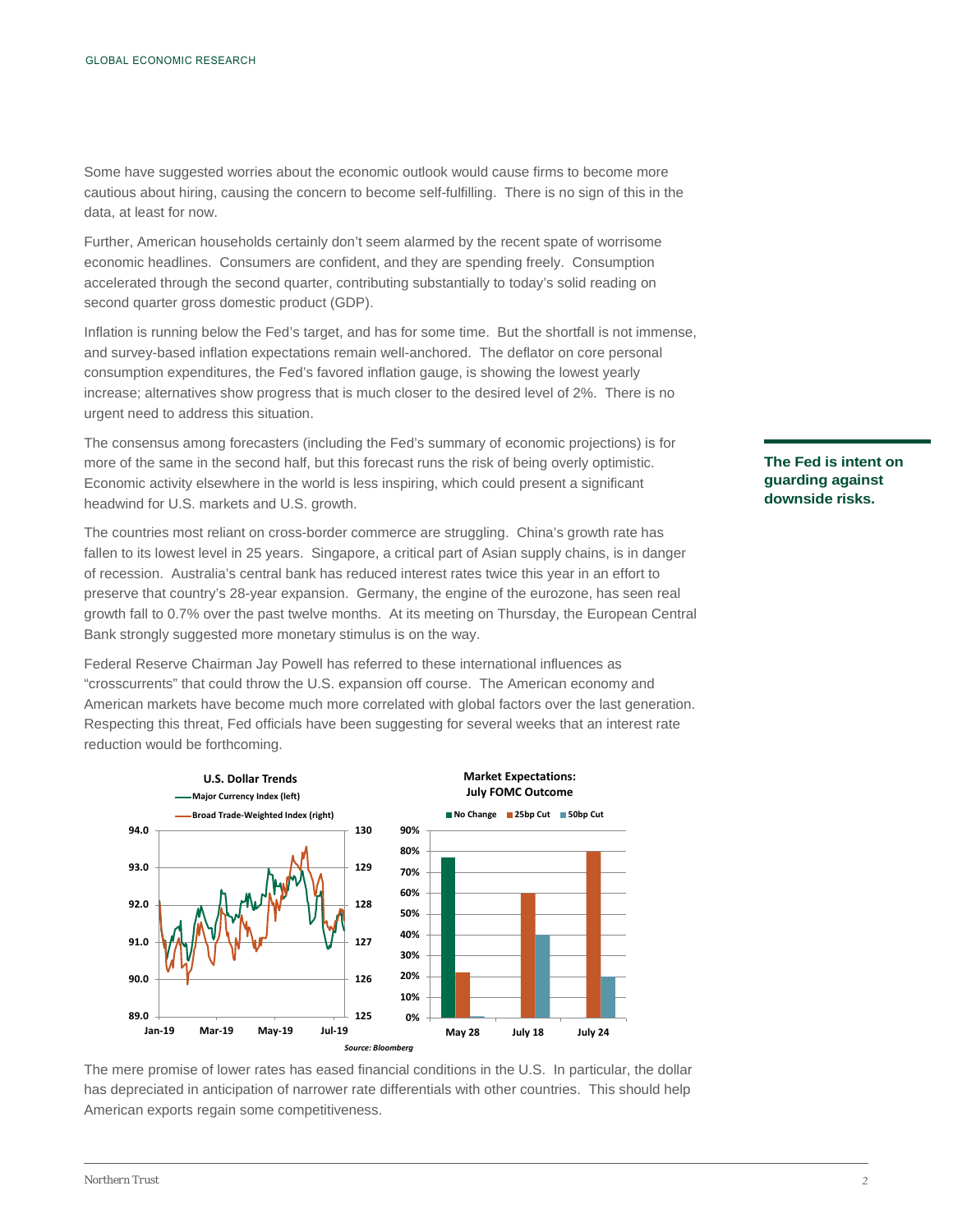Should the Fed fail to deliver on its promise, financial conditions and financial markets would likely lose gains made over the past several months. For that reason, it seems unlikely that the Fed will stand pat.

The Fed has also made the case that acting pre-emptively makes the most of its capacity. Interest rates are much lower than they were prior to past downturns, leaving less room for response if conditions soften. The hope is that by applying an "insurance cut" now, the Fed can avoid the substantial economic cost that is incurred when rates get close to zero.

There has been some speculation that the Fed will reduce overnight rates by 50 basis points next week. (This was founded, in part, on some [awkward communication](https://www.ft.com/content/15c2d8c6-aa39-11e9-b6ee-3cdf3174eb89) from key officials.) Cuts of more than a quarter-point have occurred periodically during the past thirty years, but they all followed sharp turns in economic or financial data. And they were all initiated when interest rates were much higher than they are today.

Some suggest the Fed needs to make a bold statement, to get out in front of a threatening situation. But an emergency does not seem to be at hand. Should the Fed's worst fears be realized, it has the option of furthering its efforts at subsequent meetings. And it will have the opportunity to steer expectations at its annual Jackson Hole conference next month.

And as luck would have it, I was planning to be away from the office next week. I may have to sneak into the cave on the mini golf course to watch the Fed press conference next Wednesday afternoon. I'll just tell all of the other groups to play through.

#### **Old Wounds**

There is a new addition to the already long list of global trade battles. Citing security concerns, Japan recently began restricting exports of chemicals to South Korea, ingredients that are essential to the country's vast high-tech (semiconductor) industry. Japan is also considering removing South Korea from its "white list" of trustworthy countries that face minimum trade restrictions. All of this threatens the decades-old economic and security partnership between the two of Asia's leading economies.

Historically, the recent cooperation between Japan and South Korea might be viewed as the exception. The two countries have never been completely at ease; their relationship includes a long series of occupations and territorial disputes. Past anxieties were revisited last October, when a South Korean court ordered Japanese firms to pay compensation for the forced labor employed during Japan's occupation of the Korean peninsula from 1910 to 1945. The Japanese believe this issue was settled under a 1965 treaty, which had set a beneficial tone for improved ties.

Both countries have prospered from their recent cooperation. Total trade between them has increased from a mere \$0.2 billion in 1965 to \$85 billion in 2018. Imports of Japanese intermediate goods, along with technical cooperation and joint ventures with Japanese firms, have played a vital role in South Korea's impressive economic performance over the past two decades. But the student has now become a rival to the teacher.

South Korea's push for structural reforms and economic globalization in the aftermath of the Asian currency crisis of 1997 has helped it create world-class enterprises at home. This contributed to a somewhat reduced reliance on Japanese technology. Japan's share of total South Korean imports declined from 9.3% in 2002 to 4.7% in 2017. The rise of China as the world's factory and Japan's own economic woes (two lost decades) also explain this shift.

**With U.S. economic fundamentals strong, a half-point rate cut would be excessive.**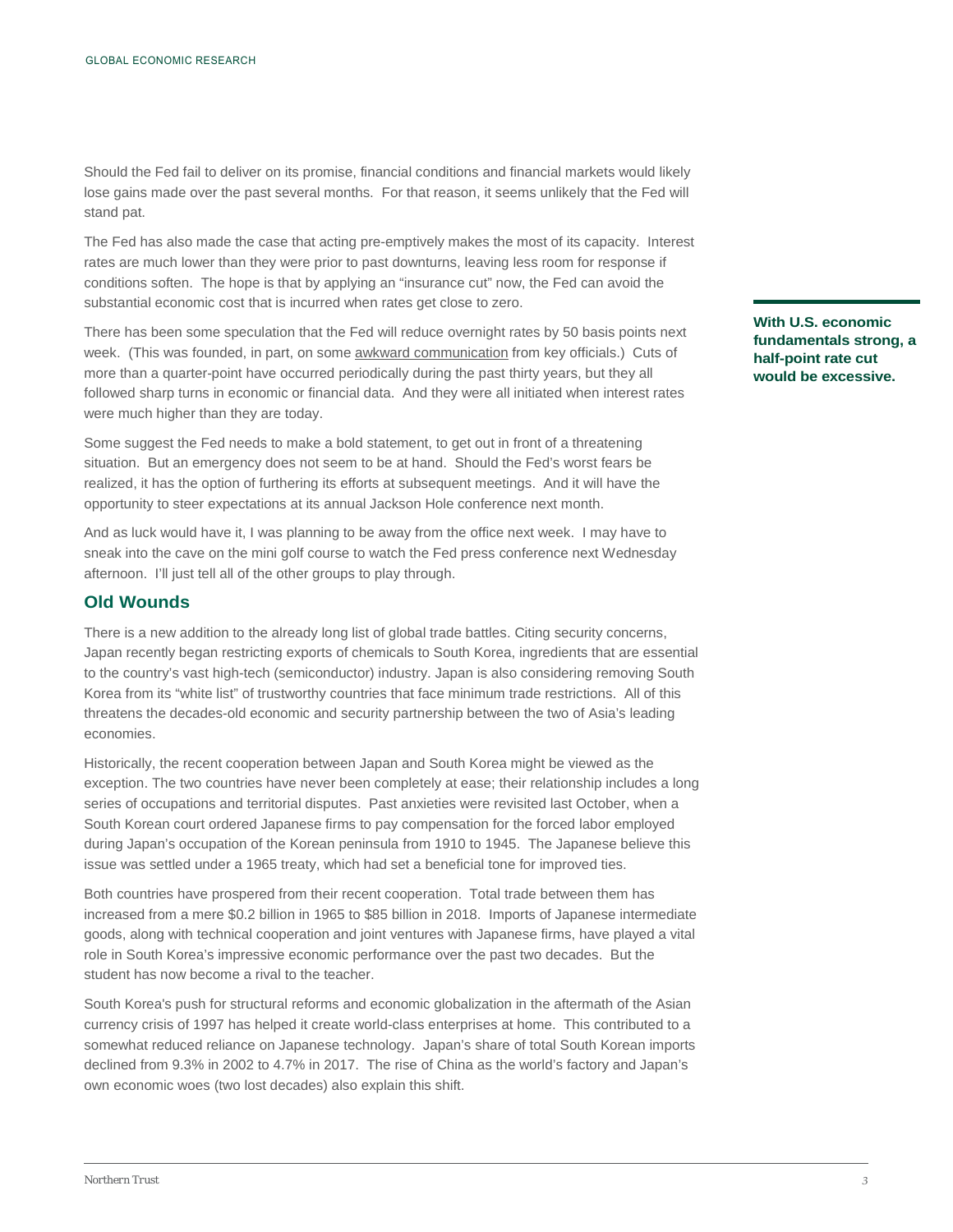In many markets, Japanese and South Korean companies compete with one another. That said, the two are interdependent in specific export markets, including chips and smartphone displays.

[South Korea has imported](https://www.cnbc.com/2019/07/18/reuters-america-analysis-japan-south-korea-gloom-spurs-worries-of-never-seen-before-chip-price-spike.html) 94% of photoresists, 94% of fluorinated polyimides and 44% of hydrogen fluoride from Japan this year (through May). All three materials are important for semiconductors, smartphone displays and chip-making processes. About one-third of Korea's high-tech imports come from Japan, underlining Japan's importance to Korea's tech sector.

Today's trade tensions are still in their early stages. The overall impact so far on Korean firms has been muted, as they rely on stockpiles to maintain production. However, if Japan were to stretch trade restrictions for than a few months and strike South Korea off the "white list," the South Korean economy, already reeling under the negative effects of the broader global trade tensions, will likely incur heavy losses.

South Korea: Semiconductors and **Japan-South Korea: Chip-making Equipment Imports Total Merchandise Trade Japan** Netherlands  $\mathbf{u}$ .s. ■ Singapore  $\blacksquare$  China ■ Taiwan Others 120 100 32% 80 \$Billions 60 40 21% 20 Ō 1965 1972 1979 1986 1993 2000 2007 2014

According to Oxford Economics, a 10% fall in Korean semiconductor production could reduce Korean GDP growth by 0.5% in 2019-20. Japanese firms are also not immune to negative shocks; South Korea is their third-largest export destination and the fourth-largest source of their imports.

**Sources: IMF DOTS, Oxford Economics** 

Korean manufacturers will be pushed to find alternative suppliers. Chinese companies could potentially fill the shortfall, but Chinese high-tech firms are not as advanced as those in Korea and Japan. Reinvention and re-calibration of complex supply chains is never easy.

The U.S. has so far been slow to intervene, but may need to act as a mediator. South Korea will also approach the World Trade Organization (WTO) for remedy. Considering the WTO's work load, the process could take years to reach a logical conclusion. While we expect tensions to subside over the coming months, it looks like Japan and South Korea have become [frenemies](https://www.northerntrust.com/united-states/insights-research/2019/market-economic-commentary/wec/april-12) again.

### **Agreeing To Spend**

This week, members of the U.S. Congress reached an agreement to suspend the debt ceiling and raise spending caps, granting a welcome two-year reprieve from worries about the need to fund the government. But while the worst outcomes are off the table, this is not the end of fiscal fighting.

The debt ceiling has been a risk in the back of our minds since it went back into force in March. The U.S. Treasury has been quietly operating under special procedures to prioritize payments, but

**Japan and South Korea join the long list of countries taking up trade arms against one another.**